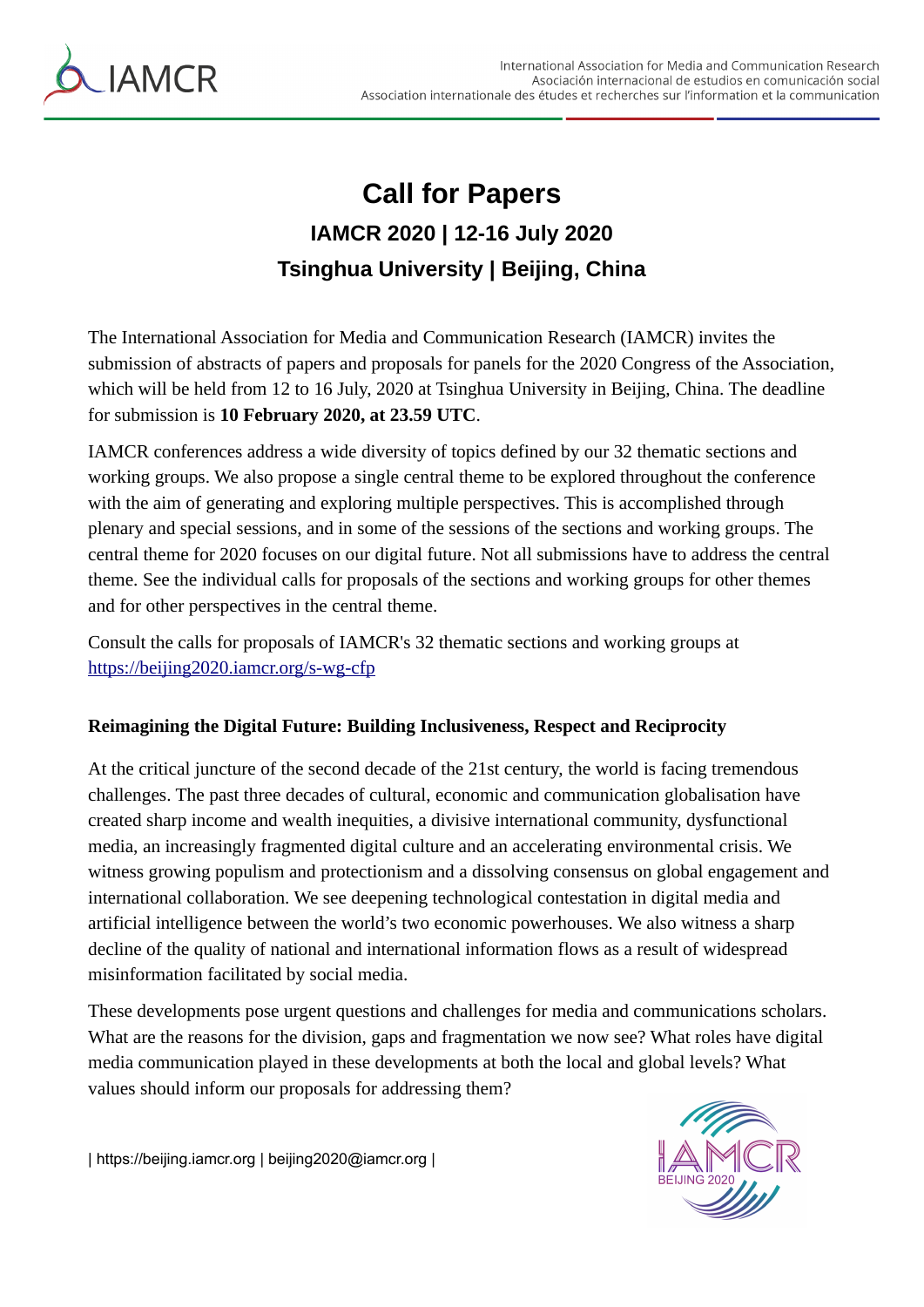This year's conference aims to respond to those challenges by re-examining the roles and patterns of global communication while including local voices, seeking critical reflections on the relationship between them, and exploring feasible agendas for a shared digital future based on inclusiveness, respect and reciprocity.

In the context of growing divisions between elites and citizens, the economically secure and the marginalised, mainstream and minority cultures, and intensified political polarization, calls for greater inclusiveness of different voices in the media and equality of access and opportunities, become even more pressing. As researchers we need a more comprehensive understanding of the factors promoting and impeding inclusiveness in the 'legacy' print and audio-visual media media domestically and globally and the roles played by existing and emerging digital media.

Having a public voice and opportunities for expression, however, does not in itself guarantee that diverse contributions to a common culture will be listened to attentively or treated with respect. IAMCR 2020 addresses respect for both diversities and shared values. Respect embodies respect for local cultural experiences and developmental models as well as respect for human dignity and international law and institutions. It embodies respect for role of ethics in developing the digital technology and for the safety and security of personal data and privacy. Exploring these issues requires us to reconsider to what extent the current global communication and technological landscapes have facilitated these dimensions of respect for diverse voices, experiences and models; and to ask what communicative values and goals would guaranteed the in the future.

Promoting inclusiveness and respect are essential preconditions for (re)imagining and developing a shared digital future that challenges and transcends political, religious, and cultural boundaries. But pursuing this goal also requires a commitment to reciprocity based on relations between public, governments and business communities rooted in a shared a commitment to inclusiveness, respect and avoiding exploitation or exacerbating divides and conflicts.

Organised by two leading Chinese universities in Beijing and Suzhou, two ancient capitals mixed with the chic of postmodern metropolis, IAMCR 2020 is set to bring together different perspectives on how multi-stakeholders of the global and local communication and media spaces negotiates among heterogeneous communities and institutions in the hope for building an inclusive, harmonious and respectful digital future. Bringing IAMCR to China offers members a unique opportunity to access analysis and commentary on the China's experience of employing media and digital communication technology.